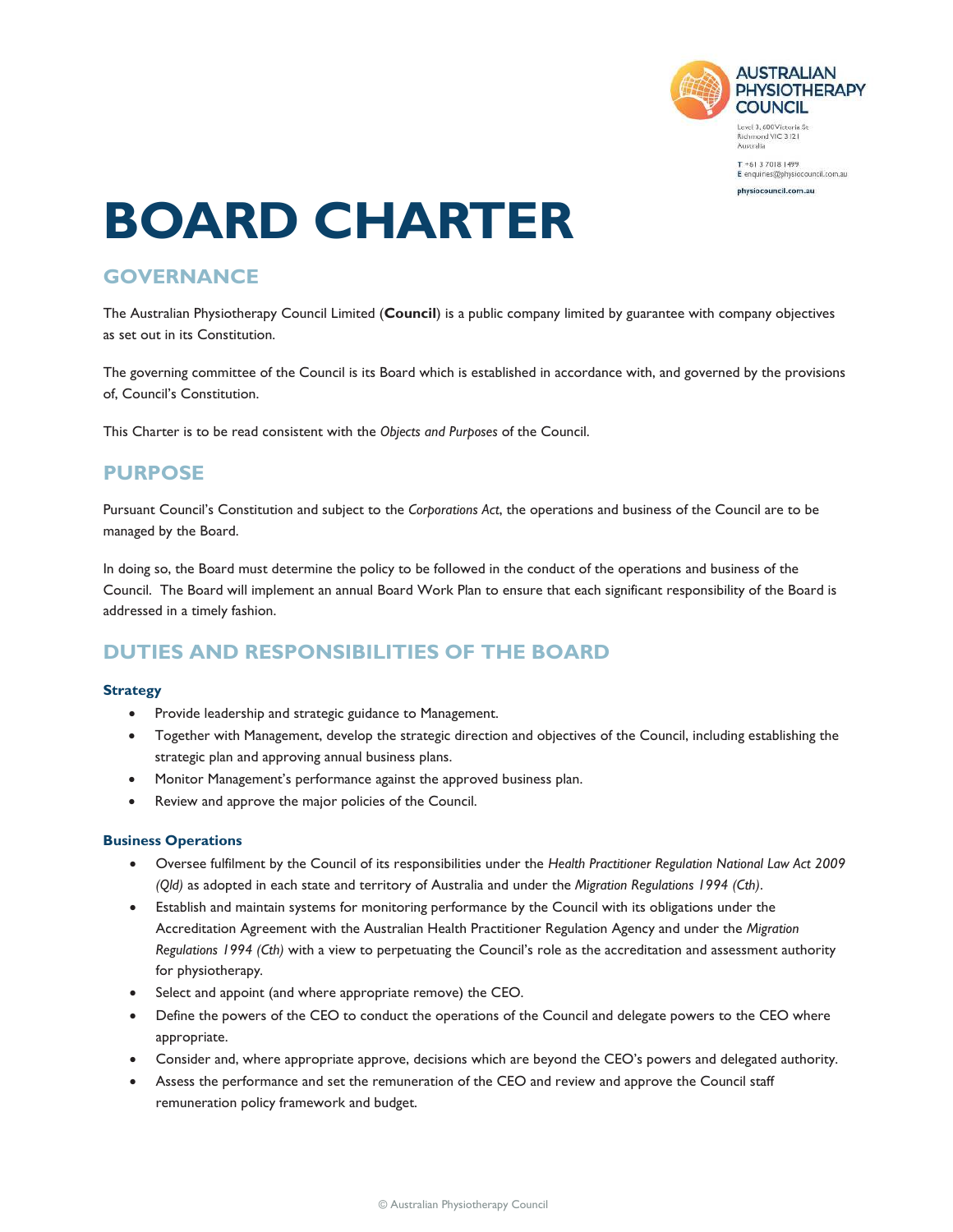#### **Financial management and reporting**

- Review and approve the financial and other reporting procedures to provide appropriate, accurate, timely and relevant information to the Board.
- Monitor the operational and financial position and performance of the Council with a view to ensuring its financial sustainability.
- Review and approve the annual financial report.

#### **Risk management and governance**

- Review and approve the Council's risk management framework, including setting the Council's risk appetite and tolerances and ensuring that risks affecting the Council have been identified and assessed and are being appropriately managed and monitored.
- Monitor the integrity, adequacy and effectiveness of the audit, risk management, internal control, quality and compliance systems to support the Council's risk management framework and monitor their implementation, including through reports from the Board Committees.
- Maintain corporate governance culture and practices for Council's responsible and ethical compliance with relevant legal and regulatory requirements and governance standards.
- Enhance and protect the Council's reputation and standing.
- Determine when to obtain external legal advice and consider any legal advice given.

#### **Work health and safety**

Exercise due diligence to ensure the Council complies with its work, health and safety obligations by taking reasonable steps to:

- Acquire and keep up-to-date knowledge of work, health and safety matters.
- Understand the hazards and risks associated with the Council's operations.
- Ensure that the Council uses appropriate resources and processes to enable hazards to be identified and risks eliminated or minimised.
- Ensure that the Council implements appropriate processes for complying with its duties and obligations under work, health and safety legislation, such as considering information regarding incidents, hazards and risks and responding in a timely way, reporting notifiable incidents and consulting with workers.

#### **Other**

- Perform the Board's duties and responsibilities with independence, expertise, prudence and focus.
- Perform all other functions required by law.

## **BOARD COMMITTEES**

Pursuant to the Constitution the Board has established the following Committees which report to the Board:

- Audit & Risk Committee
- Accreditation Committee
- Assessment Committee
- Nominations and Remuneration Committee.

The Board will establish such other Committees, as it considers necessary for the purpose of overseeing critical functions. Each Committee will have a Committee Chairperson and a Charter approved by the Board setting out its purpose, composition, duties and responsibilities.

# **DUTIES AND RESPONSIBILITIES OF CHAIRPERSON**

- Provide leadership to the Board, maintaining ethical standards and assisting to resolve conflicts.
- Set the agenda for Board meetings.
- Chair effective Board meetings and other relevant meetings.
- Facilitate a professional environment and open communication between the Board, its Committees and Management to support an effective decision making process.